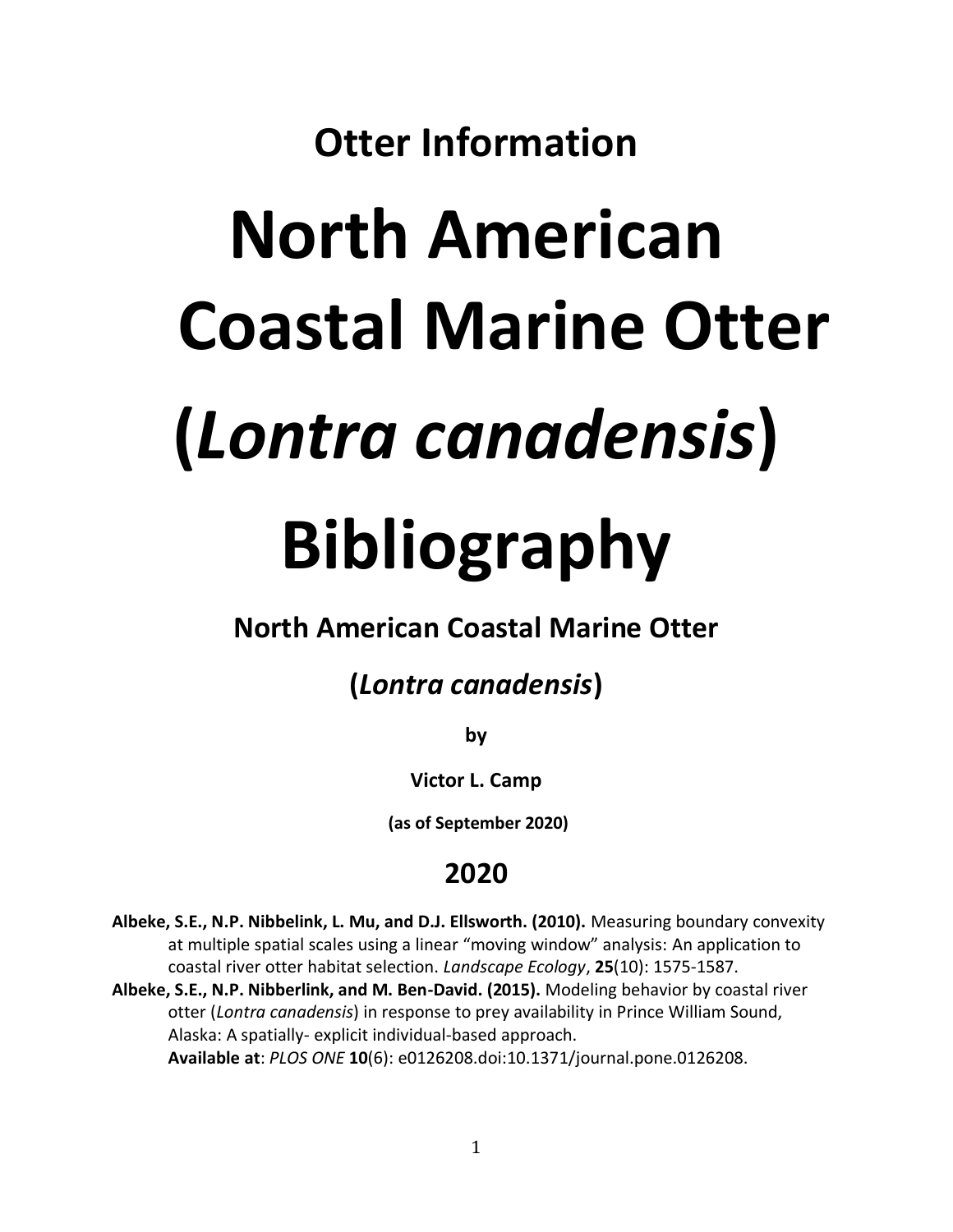**Baldwin, E. (2013)**. Activity patterns, behaviors, and population status of the North American river otter *(Lontra canadensis*) in a northeast coastal environment, Martha's Vineyard, Massachusetts. M.S., *Antioch University New England*. Kenne, New Hampshire.

- **Blundell, G.M., R.T. Bowyer, and M. Ben-David. (2000)**. Effects of found resources on spacing behavior of river Otters: Does forage abundance control home range size. pp.325-333. In: **Eiler, J.H., D.J. Alcorn, and M.R. Ne (eds.).** Proceedings of the Fifteenth International Symposium on Biotelemetry. Wagenhingen, Netherlands.
- **Blundell, G.M. (2001**). Social organization and spatial relationships in coastal river otters: assessing form and function of social groups, sex biased dispersal, and gene flow. Ph.D., *University of Alaska Fairbanks*. Fairbanks, Alaska.
- **Blundell, G.M., S.C. Jewett, T.A. Dean, and R.T. Bowyer. (2001**). An experiment of simulated predation: can river otters become food limited in a marine system? pp. 59. In: **Jewett, S.C. (Ed.)**. Cold Water Diving for Science. *American Academy of Underwater Sciences, 21st Annual Scientific Diving Symposium*. University of Alaska Sea Grant, AKSG0106, 98 pp.
- **Blundell, G**. (2002). Why do river otters inhabiting marine environments live in groups? *The River Otter Journal*, **XI**(I).
- **Blundell, G., M. Ben-David, and R.T. Bowyer. (2002)**. Sociality in river otters: Cooperative foraging or reproductive strategies? *Behavioral Ecology*, **13**(1): 134-141.
- **Blundell, G.M., M. Ben-David, P. Groves, R.T, Bowyer, and E. Geffen. (2002)**. Characteristics of sex biased dispersal and gene flow in coastal river otters: Implications for natural recolonization of extirpated populations. *Molecular Ecology*, 1**1**(3): 289-303.
- **Blundell, G.M., M. Ben-David, P. Groves, R.T. Bowyer, and E. Geffen. (2004)**. Kinship and sociality in coastal river otters: Are they related? *Behavioral Ecology*, 1**5**(5): 705-714.
- **Boone, D. (2013)**. Seasonal prey of the North American river otter (*Lontra canadensis*) at delta sites. M.S., *California State University East Bay*. Hayward, California.
- **Bottini, M. (2019)**. The natural recolonization of Long Island, new York by the North American river otter (*Lontra canadensis*).

**Available at**: longislandnature.org/2018OtterSurveyReport.pdf

**Bottini, M. (2009)**. The status and distribution of the river otter (*Lontra canadensis*) on Long Island, New York. 26 pp.

**Available at**.:<http://www.peconic.org/>

- **Bowyer, R.T., J.W. Testa, and J.B. Faro. (1995).** Habitat selection and home ranges of river otters in a marine environment: Effects of the Exxon Valdez oil spill. *Journal of Mammalogy*, **76**(1): 1-11.
- **Buzzell, B., M.M. Lance, and A. Acevedo Gutierrez. (2014)**. Spatial and temporal variation in river otter (*Lontra canadensis*) diet and predation on rockfish (Genus *Sebastes*) in the San Juan Islands. *Aquatic Mammals*, 4**0**(2): 150-161
- **Carroll, T., E. Hellwig, and M. Isadore. (2020).** An approach for long-term monitoring of recovering populations of Nearctic river otters (*Lontra canadensis*) in the San Francisco Bay Area, California. *Northwestern Naturalist*, **101**(2): 77-91**.**
- **Chabreck, R., J. Holcombe, G. Linscombe, and N. Kinler. (1982)**. Winter food of river otters from saline and fresh environments in Louisiana. *Proceedings of the Annual Conference of the Southeast Association of Fish and Wildlife Agencies*, **36**: 373–383.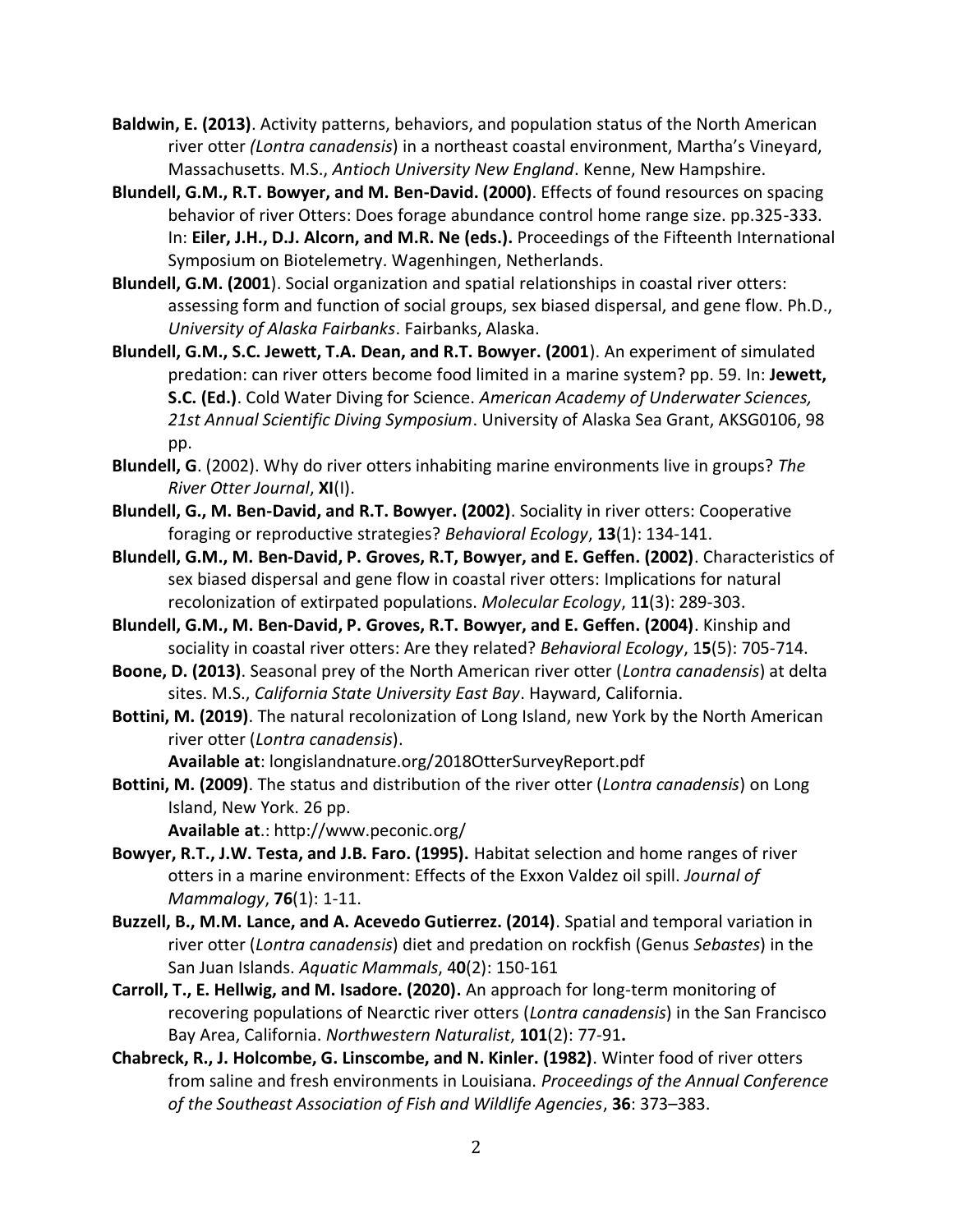- **Carroll, T., E. Hellwig, and M. Isadore. (2020).** An approach for long-term monitoring of recovering populations of Nearctic river otters (*Lontra canadensis*) in the San Francisco Bay Area, California. *Northwestern Naturalist*, **101**(2): 77-91.
- **Cote, D., R.S. Gregory, and H.M.J. Stewart. (2008)**. Size selective predation by river otter (*Lontra canadensis*) improves refuge properties of shallow coastal marine nursery habitats. *Canadian Journal of Zoology*, **86**(11): 1324-1328.
- **Cote, D., H.J.M. Stewart, R.S. Gregory, J. Gosse, J.J. Reynolds, G.B. Stenson, and E.H. Miller. (2018)**. Prey selection by marine coastal river otters (*Lontra canadensis*) in Newfoundland, Canada. *Journal of Mammalogy*, **89**(4): 1001-1011**.**
- **Cumberland, R.E. and J.M. DeVink. (2017).** Demographic and reproductive characteristics of New Brunswick river otter populations based on 13 years of harvest data. *Canadian Wildlife Biology & Management*, **6**(1): 31-41.
- **Dubuc, L. J. (1987)**. Ecology of river otters on Mount Desert Island, Maine. M.S., *University of Maine*. Orono, Maine.
- **Dubuc, L.J. (1988)**. OTTER: Habitat use and food habits. In: **Arthur, S.M. and W.B. Krohn. (1988)**. An annotated bibliography of predator research in Maine, 1974-1988. *Maine Agricultural Experimental Station, Technical Bulletin* **132**: 13-14.
- **Dubuc, L.J., W.B. Krohn, and R.B. Owen Jr. (1990)**. Predicting occurrence of river otter by habitat on Mount Desert Island, Maine. *Journal of Wildlife Management*, **54**: 594-599.
- **Duffy, L.K., R.T. Bowyer, J.W. Testa, and J.B. Faro. (1994)**. Evidence for Recovery of Body Mass and Haptoglobin Values of River Otters Following the Exxon Valdez Oil Spill. *Journal of Wildlife Diseases*, **30**(3): 421-425.
- **Duffy, D.C. (1995)**. Apparent river otter predation at an Aleutian Island tern colony. *Colonial Water Birds*, **18**(1): 91-92.
- **Edwards, T.L. (1983)**. River otter abundance, distribution, and habitat use in Louisiana. M.S., *Louisiana State University*. Baton Rouge, Louisiana.
- **Elliott, J.E., D.A. Guertin, and J.M.E. Balke. (2008)**. Chlorinated hydrocarbon contaminants in feces of river otters from the southern Pacific coast of Canada, 1998–2004. *Science of the Total Environment*, **397**: 58-71.
- **Ensminger, A. and G. Linscombe. (1980**). The fur animals, the alligator, and the fur industry in Louisiana. *Louisiana Department of Wildlife and Fish Bulletin*. Pg. 109.
- **Faro, J.B., R.T. Bowyer, J.W. Testa, and L.K. Duffy. (1994)**. Assessment of injury to river otters in Prince William Sound, Alaska, following the Exxon Valdez oil spill. Exxon Valdez Oil Spill State/Federal Natural Resource Damage Assessment Final Report (Terrestrial Mammal Study Number 3), Alaska Department of Fish and Game, Soldotna, Alaska.
- **Fleming, J.W., C.F. Dixon, and J.W. Lovett. (1977)**. Helminth parasites of river otters from southeastern Alabama. *The Helminthological Society of Washington*, **44**(2): 131-135.
- **Fleming, W.J., C.M. Bunk, G. Linscombe, N. Kinler, and C.J. Stafford. (1985)**. PCBs, organochlorine pesticides, and reproduction in river otters from Louisiana. *Proceedings of the Annual Conference of Southeastern Association of Fish and Wildlife Agencies*, **39**: 337-343
- **Footit, R.G. and R.W. Butler. (1977)**. Predation on nesting glaucous-winged gulls by river otter. *Canadian-Field Naturalist*, **91**:189-190.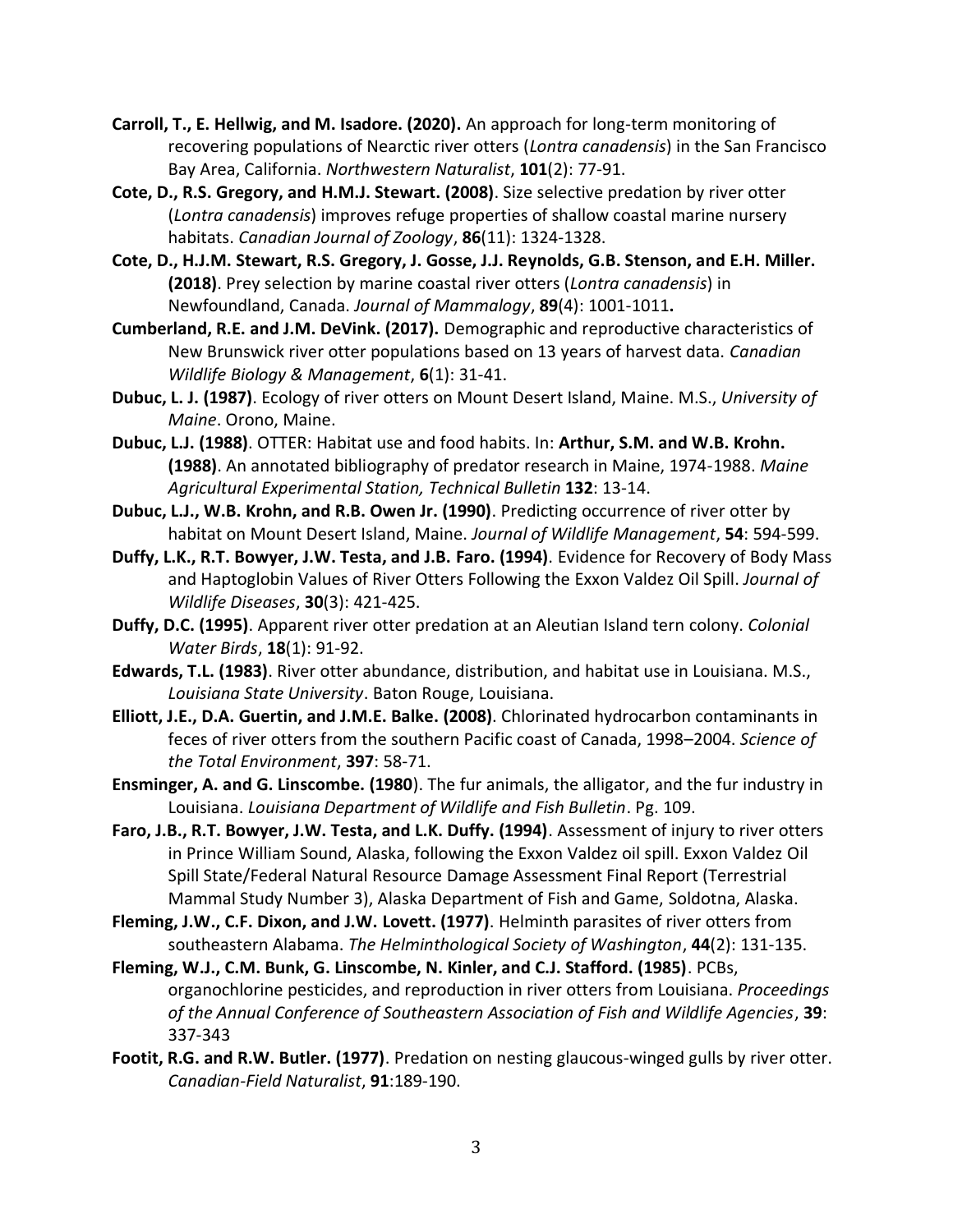**Gaydos, J.K., M.A. Delaney and S. Raverty. (2020**). Causes of Mortality in a Population of Marine-Foraging River Otters (*Lontra canadensis*). *Journal of Wildlife Diseases*: **56**(4): 941-946.

- **Guertin, D.A., A.S. Harestad, and J.E. Elliott. (2010)**. Summer feeding habits of river otters inhabiting a contaminated coastal marine environment. *Northwest Science*, **84**(1): 1-8.
- **Halbrook, R.S. and J.H. Jenkins. (1988)**. Cesium-137 levels detected in Georgia otters. *Bulletin of Environmental Contamination and Toxicology*, **41**: 765-769.
- **Halbrook, R.S., J.H. Jenkins, P.B. Bush, and N.D. Seabolt. (1994).** Sublethal concentrations of mercury in river otters: Monitoring environmental contamination. *Archives of Environmental Contamination and Toxicology*, **27**(3): 306-310.
- **Holcombe, J. (1980)**. Winter food habits of the river otter in southern Louisiana. M.S*., Louisiana State University*. Baton Rouge, Louisiana.
- **Haskell, S. P. (2006)**. First record of a river otter (*Lontra canadensis*) captured on the northeastern coast of Alaska. Canadian Field-Naturalist, 120(2): 235-236.
- **Home, W. (1982)**. Ecology of river otters (*Lutra canadensis*) in marine coastal environments. M.S., *University of Alaska*. Fairbanks, Alaska.
- **Huang, A.C., C. Nelson, D.A. Guertin, and J.E. Elliott. (2017)**. Contaminant exposure in marine foraging river otters from Southern Vancouver Island, British Columbia. *2016 Salish Sea Ecosystem Conference*, Fate and Effects of Pollutants.
- **Huang, A.C., C. Nelson, J.E. Elliott, D.A. Guertin, C. Ritland, K. Drouillard, K.M. Chang, and H.M. Schwantje. (2018).** River otters (*Lontra canadensis*) "trapped" in a coastal environment contaminated with persistent organic pollutants: Demographic and physiological consequences. *Environmental Pollution*, **238**: 306-316.
- **Huang, A.C., C. Nelson, D.A. Guertin, and J.E. Elliott. (2017)**. Contaminant exposure in marine foraging river otters from Southern Vancouver Island, British Columbia. *2016 Salish Sea Ecosystem Conference*, *Fate and Effects of Pollutants*.
- **Jackson, M.A., D. Fertland, and J.F. Bergan. (1998)**. Recent records of the river otter (*Lutra canadensis*) along the Texas coast. *Texas Journal of Science*, **50**: 243-247.
- **Jones, C. (2000)**. Investigations of prey and habitat use by the river otter (*Lutra canadensis*) near San Juan Island, Washington. M.S., *Western Washington University*. Bellingham, Washington.
- **Kennedy, K. (1968)**. River otter feeding on glaucous-winged gull. *Blue Jay*, **29**: 109.
- **Klenavic, K., L. Champoux, M. O'Brien, P. Daoust, R. Evans, and H. Evans. (2008)**. Mercury concentrations in wild mink (Mustela vison) and river otters (*Lontra canadensis*) collected from eastern and Atlantic Canada: Relationship to age and parasitism. *Environmental Pollution*, **156**: 359-366.
- **Larsen, D.N. (1983)**. Habitats, movements and foods of river otters in coastal southeastern Alaska. M.S., *University of Alaska*. Fairbanks, Alaska.
- **Larsen, D.N. (1984)**. Feeding habits of river otters in coastal southeastern Alaska. *The Journal of Wildlife Management,* 48(4): 1446-1452.
- **Latch, E.K., D.G. Scognamillo, J.A. Fike, M.J. Chamberlain, and O.E. Rhodes Jr. (2008)**. Deciphering ecological barriers to North American river otter (*Lontra canadensis*) gene flow in Louisiana Landscape. *Journal of Heredity*, **99**(3): 265-274.
- **Linscombe, R.G. and N. Kinler (1985).** Fur harvest distribution in Louisiana. pp 187-199. In: **Bryan, C.F., P.J. Zwank, and R.H. Chabreck. (eds.)**. *Proceedings of the Fourth Coastal*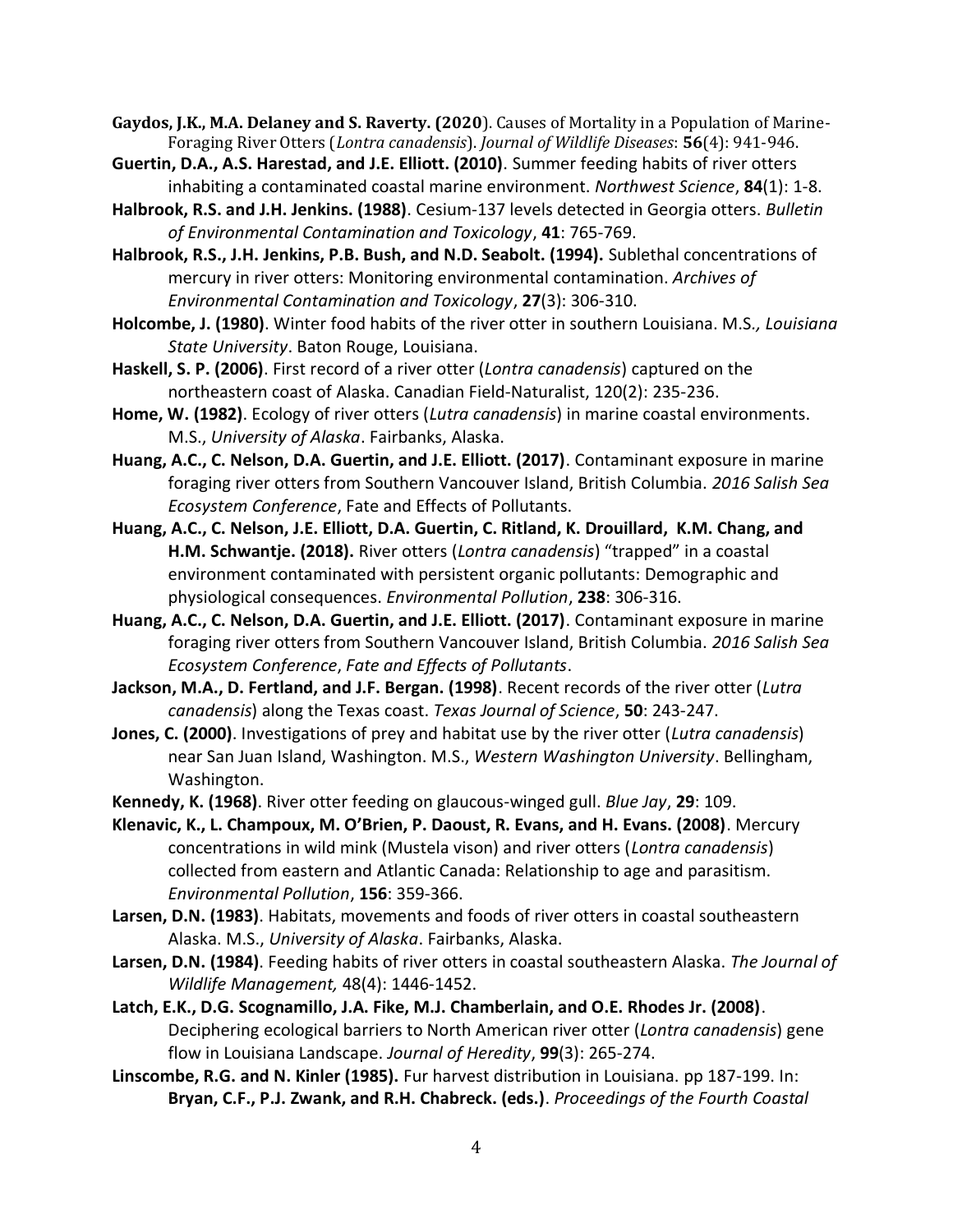*Marsh and Estuary Management Symposium*. *Louisiana State University*, Baton Rouge, Louisiana.

- **Modafferi. R. and C.F. Yocum. (1980).** Summer food of river otter in north coastal California lakes. *Northwestern Naturalist*, **61**:38–41.
- **Nelson, C.J. (2012)**. Contaminant exposure in marine foraging river otters from Victoria, British Columbia, Canada. M.S., *The University of British Columbia*. Vancouver, British Columbia.
- **Ott, K.E. (2009)**. Recolonization or local reproduction? An assessment of river otter recovery in previously oiled areas of coastal Alaska via noninvasive genetic sampling. M.S. *University of Wyoming*. Laramie, Wyoming.
- **Ott, K. and M. Ben-David. (2004)**. Estimating river otter abundance and habitat use through coastal latrine site surveys in Kenai Fjords National Park and Prince William Sound, Alaska. *The River Otter Journal*, **XIII**(II): 1 and 3.
- **Penland, T. F. and J. M. Black. (2009)**. Seasonal variation in river otter diet in coastal northern California. *Northwestern Naturalist*, **90**(3): 233-237.
- **Raesley, E.J. (2001)**. Progress and status of river otter reintroduction in the United States. *Wildlife Society Bulletin*, **29**(3): 856-862.
- **Rock, K.R., E.S. Rock, R.T. Bowyer, and J.B. Faro. (1995)**. Degree of association and use of a helper by coastal river otters (*Lutra canadensis*) in Prince William Sound, Alaska. *Canadian-Field Naturalist*, **108**: 367-369.
- **Roe, A.M. (2008)**. The effect of coastal river otters (Lontra canadensis) on the plant community of Prince William Sound, Alaska, M.S., *University of Wyoming*. Laramie, Wyoming.
- **Roe, A.M., C.B. Meyer, N.P. Nibblelink, and M. Ben David. (2010)**. Differential tree and shrub production in response to fertilization and disturbance by coastal river otters in Alaska. *Ecology*, **91**(11): 3177-3188.
- **Russell, A. (2015).** Dietary patterns of *Lontra canadensis* in the Lower Snohomish River Estuary, Washington. *Northwest Science*, **89**(2): 182-187.
- **Sager-Fradkin, K. (2009)**. Establishing baseline information on river otter use of the lower Elwha River, Olympic Peninsula, Washington. *The River Otter Journal*, **XVIII**(I): 4-5 and 10-11.
- **Scognamillo, D.G. (2005)**. Temporal and spatial harvest patterns of river otter in Louisiana and its potential use as a bioindicator species of water quality. Ph.D., *Louisiana State University*. Baton Rouge, Louisiana.
- **Shannon, J.S. (1989)**. Social organization and behavioral ontogeny of otters (Lutra canadensis) in a coastal habitat in northern California. *IUCN Otter Specialist Group Bulletin*, **4**: 813.
- **Shannon, J.S. (1991) a**. Progress on Californian otter research. *IUCN Otter Specialist Group Bulletin*, **6**: 24-31.
- **Shannon, J.S. (1991) b**. Social organization, reproductive behavior, and pup development in a coastal population of otters [Lontra (=Lutra) canadensis]. pp. 151-152. In: **Reuther, C. and R. Roechert. (eds.)**. *Proceedings of the V. International Otter Colloquium*. Habitat 6, Hankensbuettel, 344 pp.
- **Shannon, J.S. (1992)**. Progress on California otter research: 1991. *IUCN Otter Specialist Group Bulletin*, **7**: 29-32.
- **Shannon, J.C. (1993)**. Behaviour of otters in a coastal marine habitat: abstract of a work in progress. *IUCN Otter Specialist Group Bulletin*, **8**: 23-27.